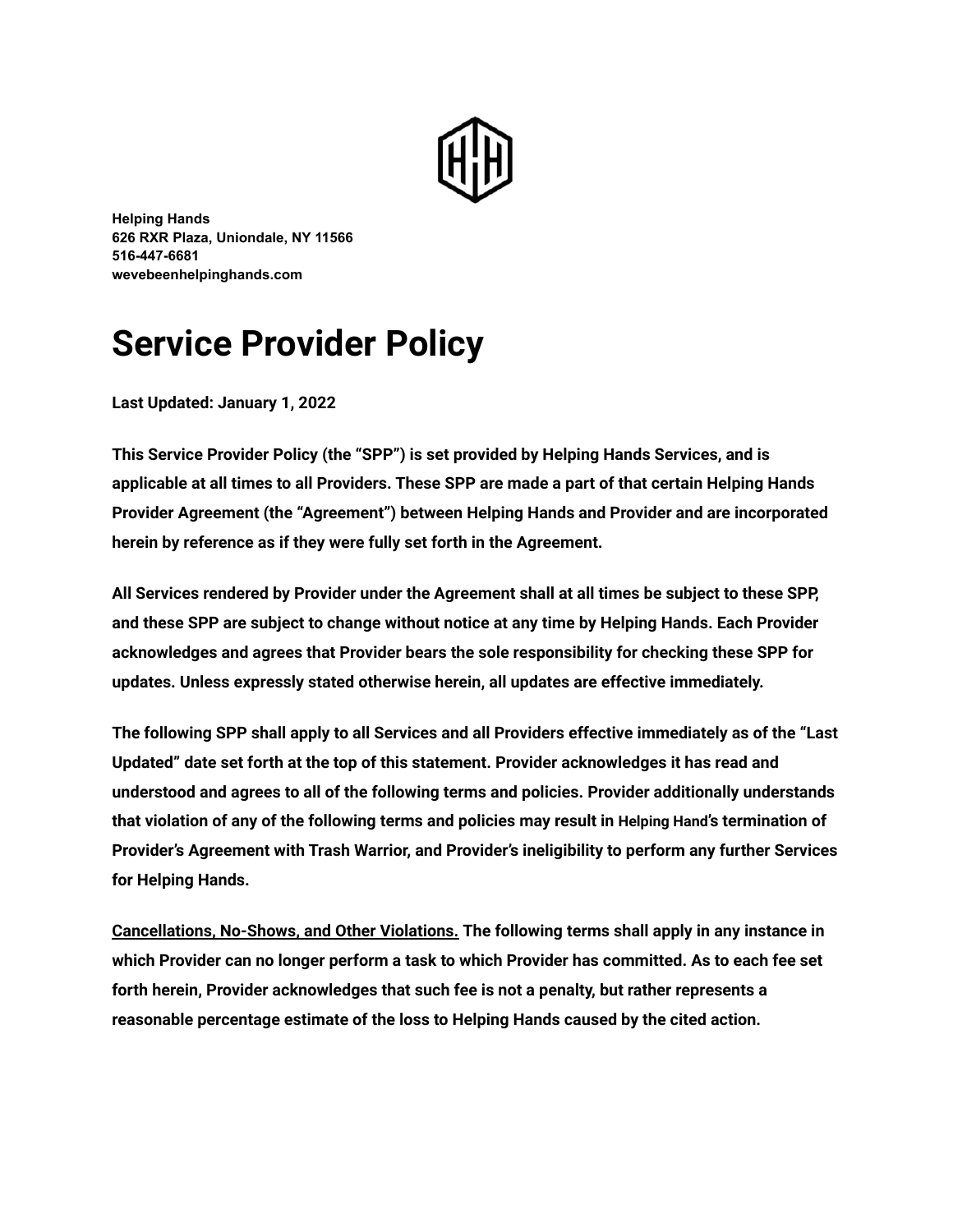a. Cancellation. The following fees shall apply to cancellations by Provider:

**i. For cancellation at least seven (7) work hours in advance: no fee.**

**ii. For cancellation between seven (7) work hours and four (4) work hours in advance: Provider** shall be charged a fee of fifteen dollars (\$15).

iii. For cancellation within four (4) work hours: Provider shall be charged a fee of twenty-five **dollars (\$25).**

**b. Late/ No-show. The following fees shall apply to late arrivals and no-shows by Provider:** 

i. For instances where Provider is late for an appointment by more than an hour: Provider shall be charged a fee of twenty-five dollars (\$25).

**ii. For instances where Provider fails to show up to an appointment: Provider shall be charged a fee** of thirty-five (\$35).

**c. Under equipped. The following fees shall appl] to Providers who arrive to an appointment improperly equipped or under equipped:** 

**i. For instances where Provider shows up to an appointment understaffed: Provider shall be charged a fee of ƻfteen dollars (\$15).**

**ii. For instances where Provider shows up to an appointment with a vehicle which does not meet the minimum requirements set forth in each booking request: Provider shall be charged a fee of** fifteen dollars (\$15).

**iii. For instances where Provider shows up to an appointment without proper personal protective** equipment (for example, masks) as required by the local government: Provider shall be charged a **fee of ƻfteen dollars (\$15)**

d. Other violations. The following fees shall apply to other violations by Providers:

**i.For instances where Provider makes separate arrangements with customers (for example, but** without limitation, agreements to arrive early or late, agreements for additional compensation, or agreements to bypass Helping Hands): Provider shall be charged a fee of fifty dollars (\$50) for the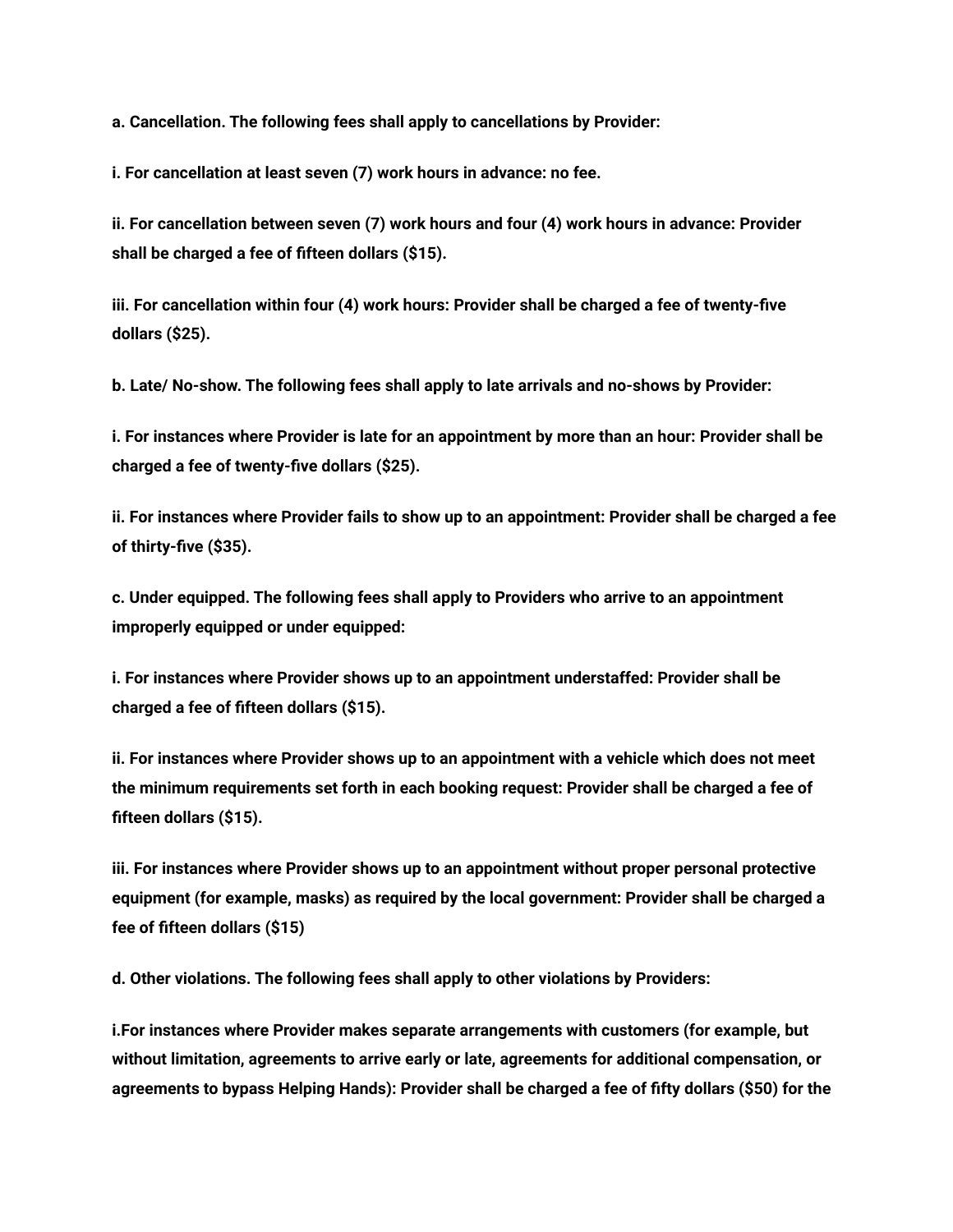first such instance. In the event of any subsequent instances, Provider shall be immediately and **permanently banned from providing additional services, and the Agreement shall be immediately terminated.**

ii. For any instance of illegal dumping of the waste, in violation of any federal, state, or local ordinance, including but not a limitation to any violation of Section 2750.3(e)(1) of the New York Labor Code: Provider shall be charged a fee of fifty dollars (\$50). In addition, Provider shall be required to immediately return to Helping Hands any payment received, and no further **compensation shall be due to Provider for the work in question. Following the ƻrst instance of** illegal dumping, any subsequent instances will result in Provider's immediate and permanent ban from performing any further Services, and the immediate termination of the Agreement. Provider agrees that Provider shall bear the sole and absolute legal and financial liability for any such instances of illegal dumping, and Provider agrees that it will fully indemnify and hold Helping Hand harmless in the event of any such instances, in accordance with Section 10(g) of the Agreement.

## **Notification of Changes**

Provider agrees to immediately inform Helping Hands in the event Provider has any change of plans that will or may affect a scheduled assignment. Notice of any such changes may be submitted to Helping Hands by text messaging us at 908-356-9675, or by emailing us at **wevebeenhelpinghands@gmail.com.**

## **General Performance Standards**

The following terms shall apply to all Services performed by Provider:Provider will always do its **best to provide great service to the customer.When providing services (including driving to and** from customer), Provider will drive in a safe and courteous manner, complying with all traffic laws, rules and regulations. In the event of any accident, injury or damage to third party property, Provider will promptly notify Helping Hands and provide such information and documentation as may reasonably be requested, including, but not limited to any insurance information or policy reports

Provider may not and will not re-negotiate service time and pricing with the customer. If the **customer requests something out of scope, Provider will ask the customer to book a new service on trashwarrior.com instead of charging them e\tra for completing the additional scope.**